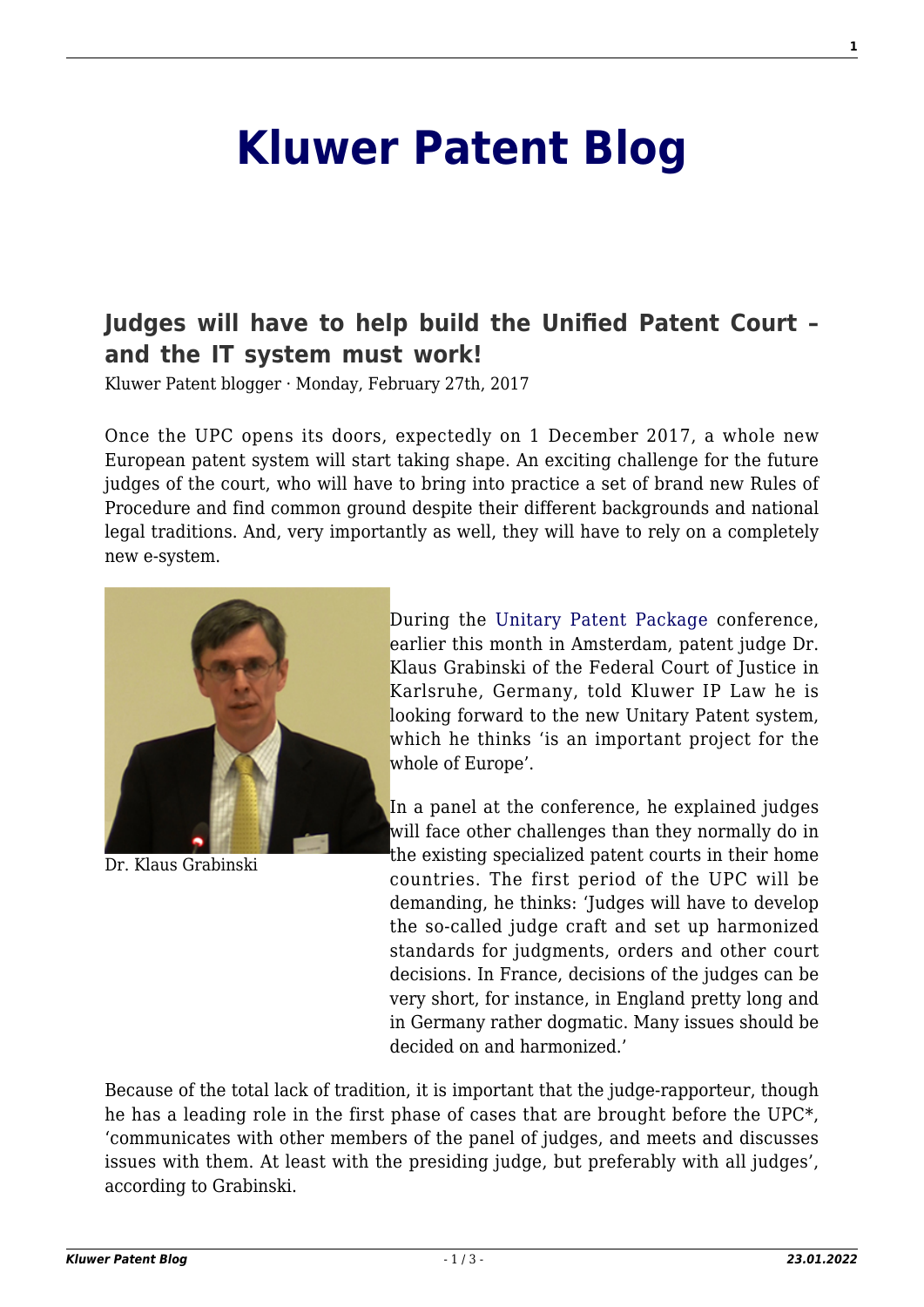Grabinski and his French and Belgian colleagues Marie Courboulay and Sam Granata, who were also at the conference in Amsterdam, agreed there is an important language issue that still needs to be addressed by the UPC Preparatory Committee. Grabinski: 'Most proceedings will probably be in English. But even though many judges speak that language quite well, it will not be easy for them to draft a judgment. Moreover, we need uniformity. All words used by judges have to have the same meaning.' Grabinski thinks a specialized translation service is indispensable to correct and harmonize concept judgments, which then would have to go back to the judges for a final check before they are issued. Legal language should be part of the training for UPC judges, he thinks.

Another challenge for the new Unified Patent Court is of a different nature, but no less important, according to Grabinski: 'The case management system must function properly from day one. The whole litigation system at the UPC is going to be electronically based. Paper work should be an exception. So the success of the court will also depend on the question whether the e-system is going to work properly right at the start of the court.'

A lot of stress tests have already been done. 'They were included in the work plan. But once the judges have been appointed, currently scheduled as from September, these will also do extensive testing and agree among themselves how to operate in the IT system.'



Grabinski acknowledges that the time schedule is tight and judges, once appointed, will have little time to prepare for the first proceedings, which are expected in December. However, he points out, most judges will be part-time judges. 'The tight schedule only concerns the full-time judges. For them it will probably be quite a challenge to deal with all the nitty-gritty things they will face before the court is going to start.'

For regular updates on the Unitary Patent and the Unified Patent Court, subscribe to this **[blog](http://kluwerpatentblog.com/newsletter/?email=&mailing_list_widget_submit=Subscribe)** and the free **[Kluwer IP Law Newsletter](http://genons.kluwerlawonline.com/public/subscription/KIPL/subscribe/?_ga=1.119291072.835536738.1418219570)**.

*\*101 [Rules of Procedure](https://www.unified-patent-court.org/sites/default/files/UPC-Rules-of-Procedure.pdf), 1. '…the judge-rapporteur shall make all necessary preparations for the oral hearing. He may in particular, where appropriate, and subject to the mandate of the panel, hold an interim conference with the parties (…) 2. The judge-rapporteur shall have the obligation to ensure a fair, orderly and efficient interim procedure*